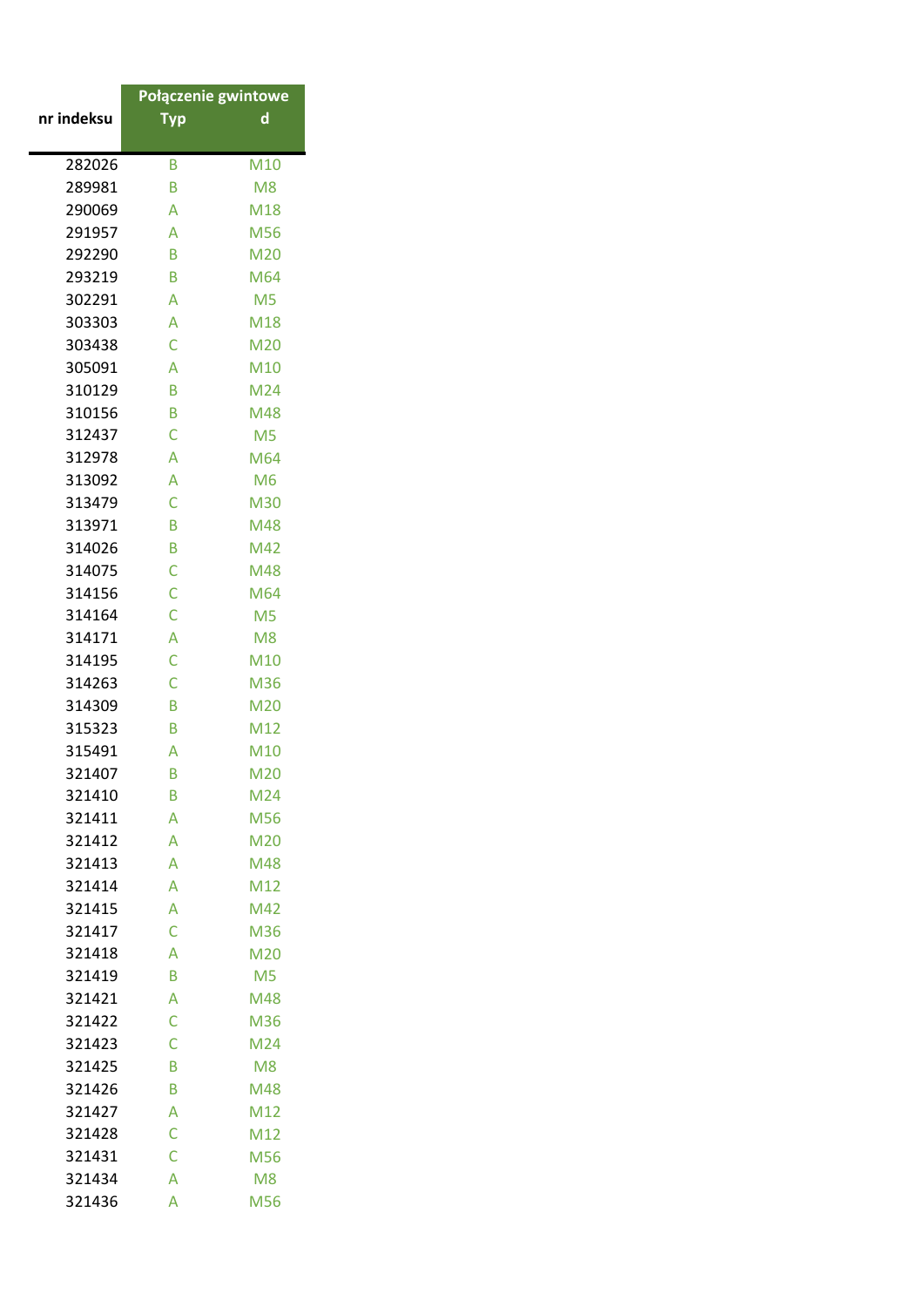| 321439 | Α | M <sub>5</sub> |
|--------|---|----------------|
| 321441 | A | M16            |
| 321443 | Ċ | M42            |
| 321444 | B | M56            |
| 321445 | B | M <sub>6</sub> |
| 321449 | A | M <sub>5</sub> |
| 321450 | B | M <sub>5</sub> |
| 321451 | B | M64            |
| 321452 | B | M56            |
| 321453 | C | M <sub>8</sub> |
| 321454 | B | M48            |
| 321455 | B | M24            |
| 321457 | Ċ | M10            |
| 321459 | B | M24            |
| 321460 | A | M30            |
| 321462 | A | M18            |
| 321463 | B | M <sub>5</sub> |
| 321464 | A | M64            |
| 321466 | A | M16            |
| 321467 | C | M16            |
| 321468 | C | M20            |
| 321470 | C | M <sub>8</sub> |
| 321472 | Ċ | M64            |
| 321473 | Ċ | M48            |
| 321474 | A | M36            |
| 321476 | Ċ | M12            |
| 321479 | Ċ | M18            |
| 321480 | A | M <sub>6</sub> |
| 321484 | B | M56            |
| 321485 | Ċ | M56            |
| 321486 | Ċ | M <sub>6</sub> |
| 321487 | С | M <sub>5</sub> |
| 321488 | A | M30            |
| 321489 | B | M16            |
| 321491 | B | M42            |
| 321492 | Ċ | M42            |
| 321493 | A | M20            |
| 321494 | A | M30            |
| 321495 | Ċ | M30            |
| 321496 | B | M42            |
| 321498 | C | M <sub>6</sub> |
| 321499 | Ċ | M64            |
| 321500 | A | M48            |
| 321501 | B | M12            |
| 321502 | Ċ | M12            |
| 321504 | A | M <sub>8</sub> |
| 321505 | C | M10            |
| 321506 | A | M <sub>8</sub> |
| 321507 | Ċ | M <sub>8</sub> |
| 321508 | B | M <sub>6</sub> |
|        |   |                |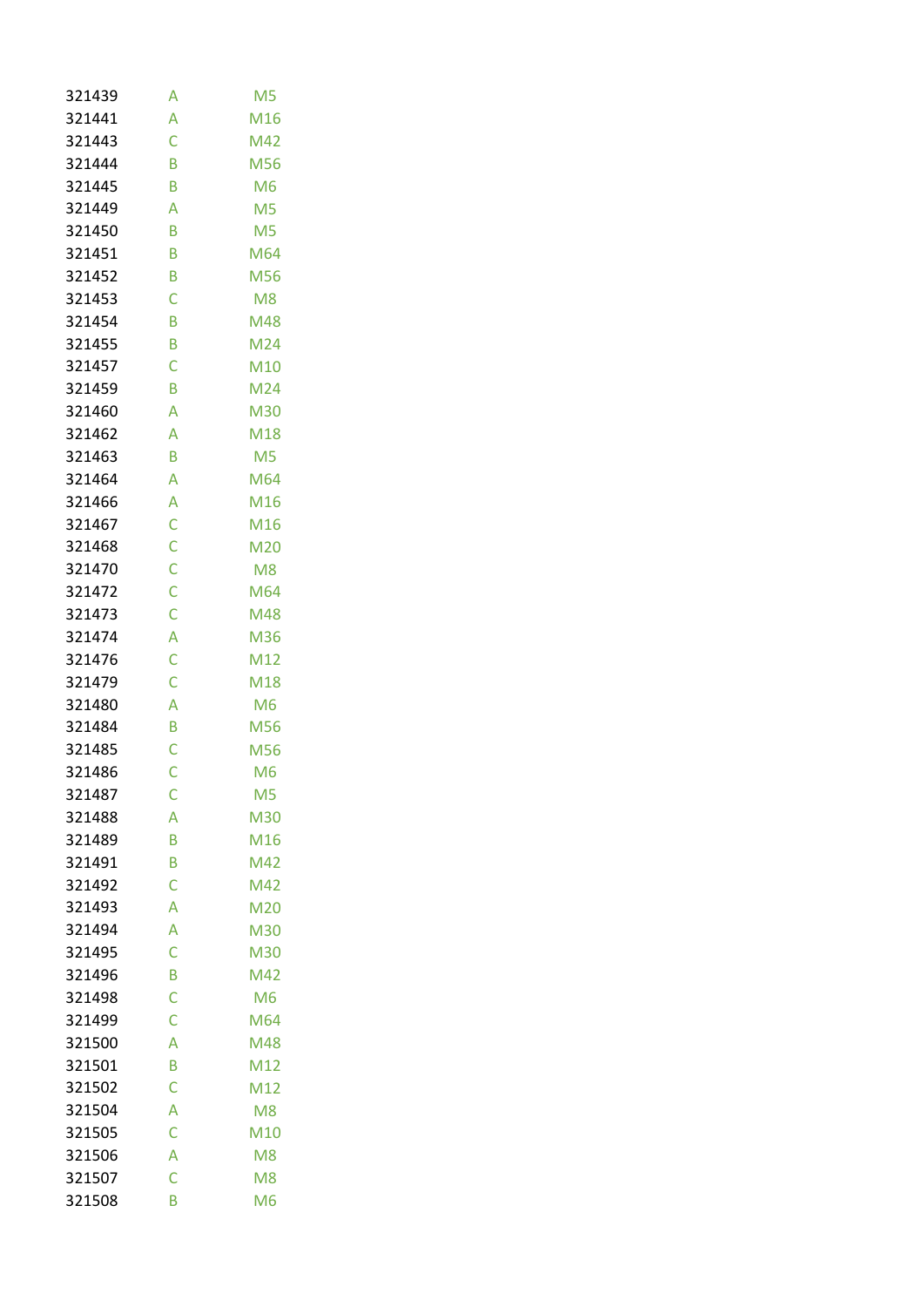| 321511 | Α | M24            |
|--------|---|----------------|
| 321512 | Ċ | M18            |
| 321514 | A | M24            |
| 321517 | B | M36            |
| 321518 | Ċ | M30            |
| 321520 | B | M16            |
| 321521 | Ċ | M42            |
| 321523 | B | M10            |
| 321524 | B | M18            |
| 321527 | B | M20            |
| 321528 | Ċ | M <sub>5</sub> |
| 321529 | Ċ | M64            |
| 321532 | B | M <sub>8</sub> |
| 321534 | Ċ | M12            |
| 321535 | A | M36            |
| 321536 | A | M24            |
| 321537 | B | M64            |
| 321538 | Ċ | M <sub>8</sub> |
| 321541 | A | M48            |
| 321542 | C | M48            |
| 321543 | A | M12            |
| 321545 | B | M12            |
| 321546 | B | M36            |
| 321547 | B | M10            |
| 321548 | Ċ | M10            |
| 321550 | B | M18            |
| 321551 | B | M <sub>6</sub> |
| 321552 | Ċ | M <sub>6</sub> |
| 321553 | A | M <sub>5</sub> |
| 321554 | B | M <sub>5</sub> |
| 321555 | A | M64            |
| 321556 | А | M <sub>6</sub> |
| 321558 | Ċ | M20            |
| 321559 | B | M30            |
| 321560 | A | M16            |
| 321561 | C | M16            |
| 321563 | A | M42            |
| 321564 | A | M10            |
| 321565 | B | M12            |
| 321566 | Ċ | M24            |
| 321567 | B | M30            |
| 321568 | B | M16            |
| 321570 | Ċ | M16            |
| 321572 | A | M42            |
| 321577 | Ċ | M56            |
| 321582 | A | M64            |
| 321584 | A | M <sub>8</sub> |
| 321585 | B | M <sub>8</sub> |
| 321586 | Ċ | M <sub>8</sub> |
| 321587 | Ċ | M48            |